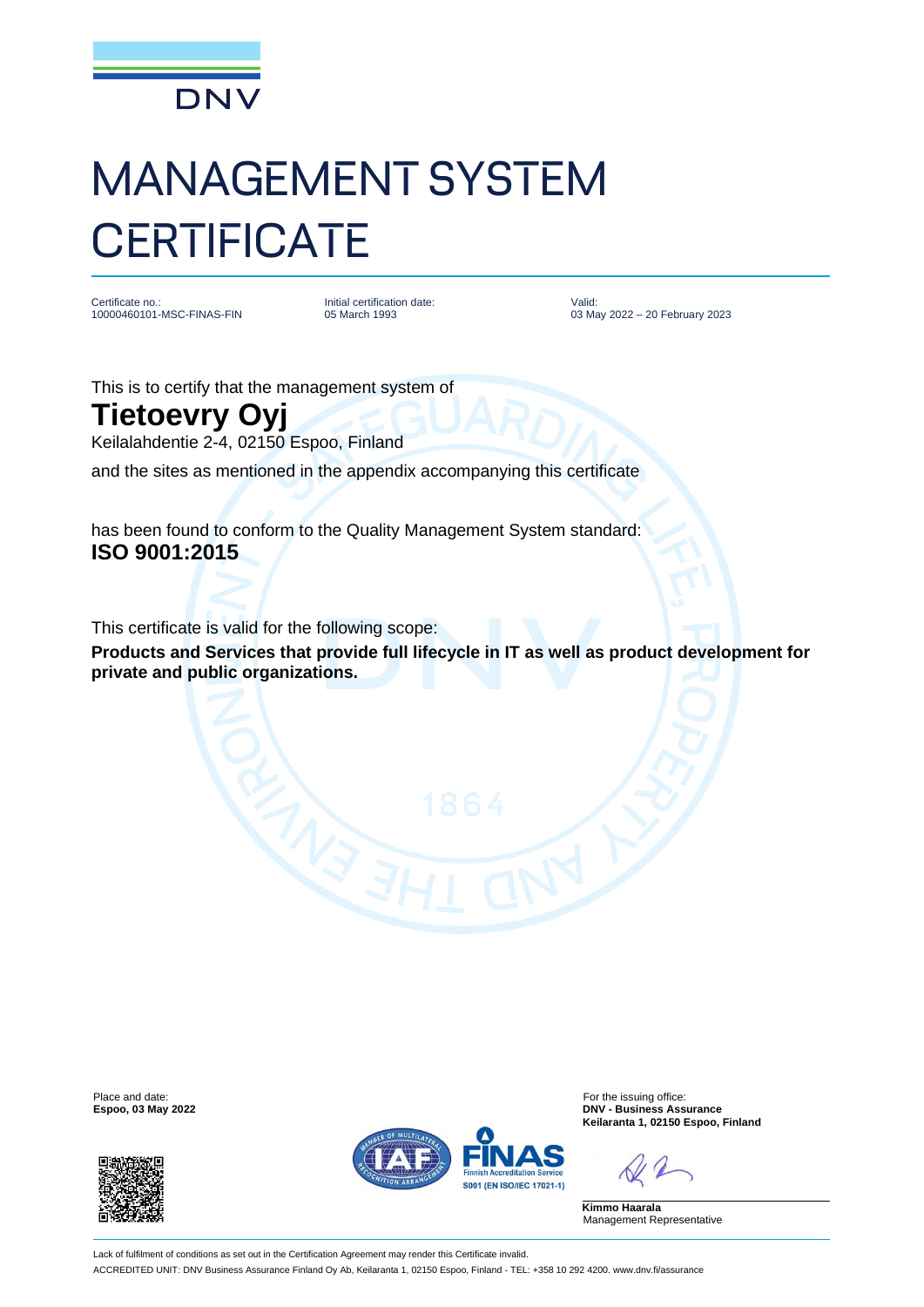

## **Appendix to Certificate**

## **Tietoevry Oyj**

Locations included in the certification are as follows:

| <b>Site Name</b>                                   | <b>Site Address</b>                                                                                     | <b>Site Scope</b>                                                                                                                  |
|----------------------------------------------------|---------------------------------------------------------------------------------------------------------|------------------------------------------------------------------------------------------------------------------------------------|
| Tieto Austria GmbH (Vienna)                        | Handelskai 94-96, Millenium Tower,<br>33rd Floor, 1200 Vienna, Austria                                  | Products and Services that provide full<br>lifecycle in IT as well as product development<br>for private and public organizations. |
| Tieto China Co., Ltd.<br>(Beijing, Radiance Plaza) | No. 512, 5th Floor, Radiance Plaza<br>No.618-3 Commercial Finance, No.2<br>Wangji Beijing, China 100102 | Products and Services that provide full<br>lifecycle in IT as well as product development<br>for private and public organizations. |
| Tieto China Co., Ltd. (Beijing)                    | No. 36 North 3rd Ring East Road<br>Beijing, China 100010                                                | Products and Services that provide full<br>lifecycle in IT as well as product development<br>for private and public organizations. |
| Tieto China Co., Ltd. (Chengdu)                    | 2nd Tian Hua Rd, Tianfu Software<br>Park, No.219, 15th Floor, Building C15<br>Chengdu, China 610041     | Products and Services that provide full<br>lifecycle in IT as well as product development<br>for private and public organizations. |
| Tieto Czech s.r.o. (Brno)                          | Londýnské nám. 886/4,<br>639 00 Brno-střed-Štýřice-Brno-střed,<br>Czech Republic                        | Products and Services that provide full<br>lifecycle in IT as well as product development<br>for private and public organizations. |
| Tieto Czech s.r.o. (Ostrava)                       | 28 října 3346/91, 0702 00 Ostrava,<br><b>Czech Republic</b>                                             | Products and Services that provide full<br>lifecycle in IT as well as product development<br>for private and public organizations. |
| Tieto Denmark A/S (Copenhagen)                     | Frederiksborggade 43,<br>1360 Copenhagen, Denmark                                                       | Products and Services that provide full<br>lifecycle in IT as well as product development<br>for private and public organizations. |
| Tieto Denmark A/S (Holte)                          | Kongevejen 400c, 2840 Holte,<br>Denmark                                                                 | Products and Services that provide full<br>lifecycle in IT as well as product development<br>for private and public organizations. |
| Tieto Denmark A/S (Viby)                           | Åhave Parkvej 31, 8260 Viby,<br><b>Denmark</b>                                                          | Products and Services that provide full<br>lifecycle in IT as well as product development<br>for private and public organizations. |
| Tieto Estonia AS (Tallinn)                         | A.H. Tammsaare tee 47,<br>11316 Tallinn, Estonia                                                        | Products and Services that provide full<br>lifecycle in IT as well as product development<br>for private and public organizations. |
| Tieto Estonia AS (Tartu)                           | Sõbra 54, 51013 Tartu, Estonia                                                                          | Products and Services that provide full<br>lifecycle in IT as well as product development<br>for private and public organizations. |
| Tieto Finland Oy (Helsinki, Datacenter)            | Helsinki, Finland                                                                                       | Products and Services that provide full<br>lifecycle in IT as well as product development<br>for private and public organizations. |
| Tieto Finland Oy (Espoo, Datacenter)               | Espoo, Finland                                                                                          | Products and Services that provide full<br>lifecycle in IT as well as product development<br>for private and public organizations. |
| Tieto Finland Oy (Hämeenlinna)                     | Vankanlähde 7, 13100 Hämeenlinna,<br>Finland                                                            | Products and Services that provide full<br>lifecycle in IT as well as product development<br>for private and public organizations. |
| Tieto Finland Oy (Joensuu)                         | Länsikatu 15, 80110 Joensuu, Finland                                                                    | Products and Services that provide full<br>lifecycle in IT as well as product development<br>for private and public organizations. |

Lack of fulfilment of conditions as set out in the Certification Agreement may render this Certificate invalid.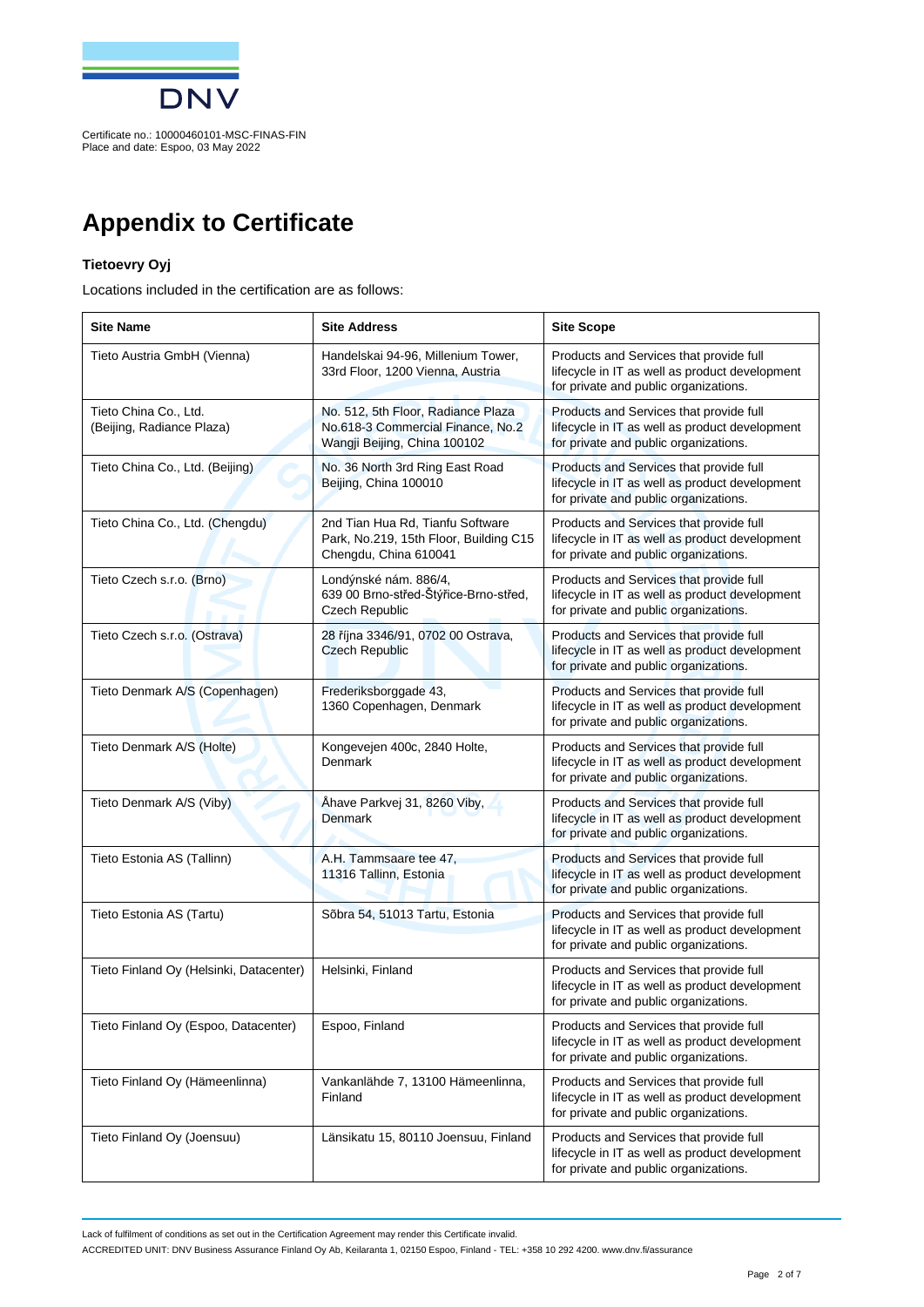

| <b>Site Name</b>                | <b>Site Address</b>                                                                 | <b>Site Scope</b>                                                                                                                  |
|---------------------------------|-------------------------------------------------------------------------------------|------------------------------------------------------------------------------------------------------------------------------------|
| Tieto Finland Oy (Jyväskylä)    | Mattilanniemi 6-8, 40100 Jyväskylä,<br>Finland                                      | Products and Services that provide full<br>lifecycle in IT as well as product development<br>for private and public organizations. |
| Tieto Finland Oy (Kuopio)       | Microkatu 1, 70210 Kuopio, Finland                                                  | Products and Services that provide full<br>lifecycle in IT as well as product development<br>for private and public organizations. |
| Tieto Finland Oy (Lahti)        | Askonkatu 9, 15520 Lahti, Finland                                                   | Products and Services that provide full<br>lifecycle in IT as well as product development<br>for private and public organizations. |
| Tieto Finland Oy (Lappeenranta) | Teknologiapuistonkatu 10,<br>53850 Lappeenranta, Finland                            | Products and Services that provide full<br>lifecycle in IT as well as product development<br>for private and public organizations. |
| Tieto Finland Oy (Oulu)         | Yrttipellontie 1 A, 90230 Oulu, Finland                                             | Products and Services that provide full<br>lifecycle in IT as well as product development<br>for private and public organizations. |
| Tieto Finland Oy (Pori)         | Itäpuisto 7 B, 28100 Pori, Finland                                                  | Products and Services that provide full<br>lifecycle in IT as well as product development<br>for private and public organizations. |
| Tieto Finland Oy (Raahe)        | Rantakatu 8 E, 92100 Raahe, Finland                                                 | Products and Services that provide full<br>lifecycle in IT as well as product development<br>for private and public organizations. |
| Tieto Finland Oy (Tampere)      | Hatanpään valtatie 30,<br>33100 Tampere, Finland                                    | Products and Services that provide full<br>lifecycle in IT as well as product development<br>for private and public organizations. |
| Tieto Finland Oy (Turku)        | Joukahaisenkatu 1, 20520 Turku,<br>Finland                                          | Products and Services that provide full<br>lifecycle in IT as well as product development<br>for private and public organizations. |
| Tieto Finland Oy (Vaasa)        | Yrittäjänkatu 17, 65380 Vaasa,<br>Finland                                           | Products and Services that provide full<br>lifecycle in IT as well as product development<br>for private and public organizations. |
| EVRY Card Services Oy (Vantaa)  | Koivuhaantie 2-4 B, 01510 Vantaa,<br>Finland                                        | Products and Services that provide full<br>lifecycle in IT as well as product development<br>for private and public organizations. |
| Tieto Global Oy France (Paris)  | 60 Avenue Charles de Gaulle,<br>92200, Neuilly-sur-Seine, France                    | Products and Services that provide full<br>lifecycle in IT as well as product development<br>for private and public organizations. |
| Tieto Germany GmbH              | Im Gewerbepark C15,<br>93059 Regensburg, Germany                                    | Products and Services that provide full<br>lifecycle in IT as well as product development<br>for private and public organizations. |
| Tieto India Pvt. Ltd. (Pune)    | Wing 1, Cluster D, EON Free Zone,<br>Kharadi, Pune - 411 014,<br>Maharashtra, India | Products and Services that provide full<br>lifecycle in IT as well as product development<br>for private and public organizations. |
| Tieto Latvia SIA (Riga)         | Gustava Zemgala gatve 76,<br>Riga, 1039, Latvia                                     | Products and Services that provide full<br>lifecycle in IT as well as product development<br>for private and public organizations. |
| EVRY Card Services AS (Riga)    | Biekensalas 21, Riga, 1004, Latvia                                                  | Products and Services that provide full<br>lifecycle in IT as well as product development<br>for private and public organizations. |
| Tieto Lietuva UAB (Vilnius)     | Lvovo 105A, 08104, Vilnius, Lithuania                                               | Products and Services that provide full<br>lifecycle in IT as well as product development<br>for private and public organizations. |

Lack of fulfilment of conditions as set out in the Certification Agreement may render this Certificate invalid.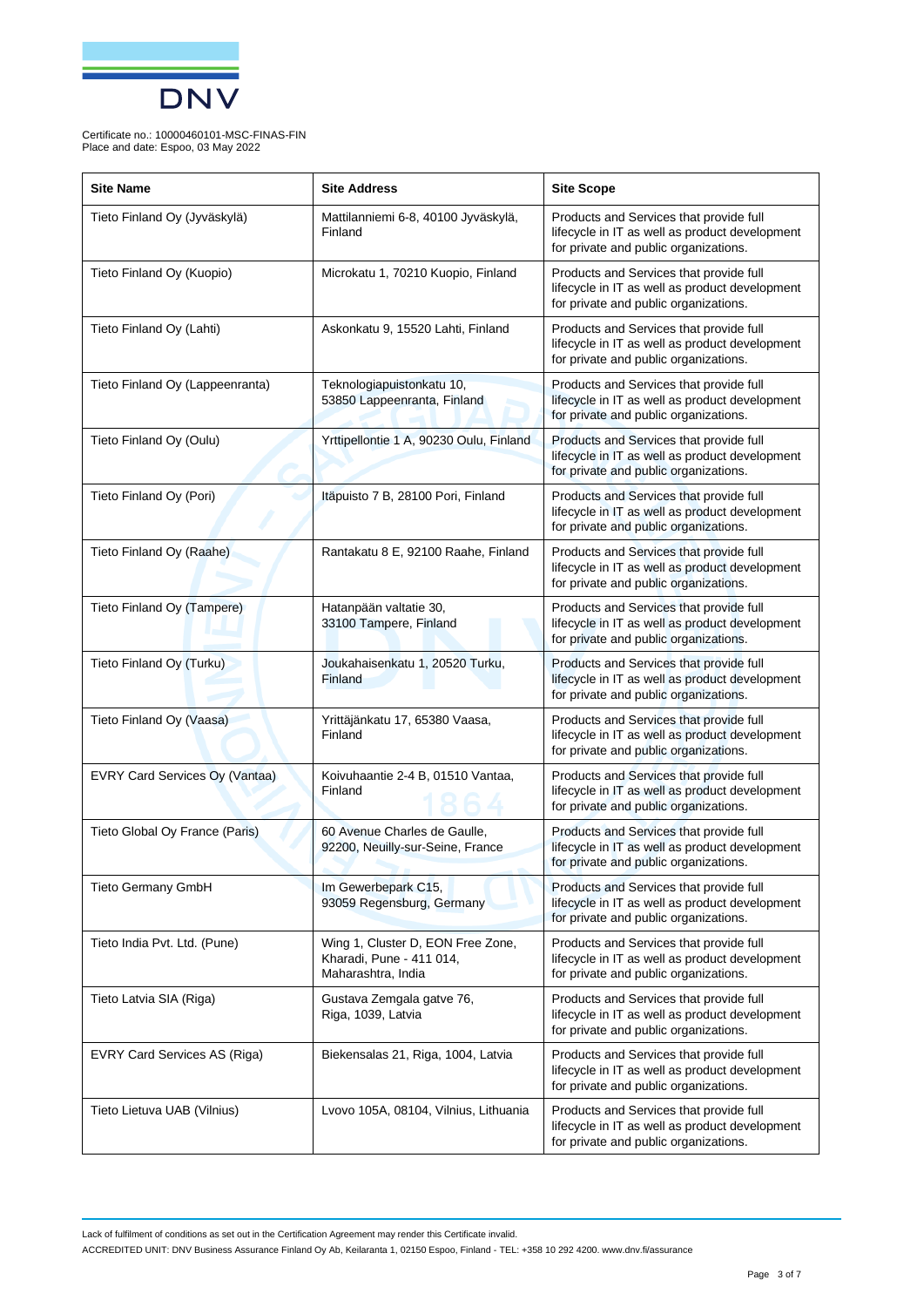

| <b>Site Name</b>                                       | <b>Site Address</b>                                           | <b>Site Scope</b>                                                                                                                  |
|--------------------------------------------------------|---------------------------------------------------------------|------------------------------------------------------------------------------------------------------------------------------------|
| Tietoevry Norway AS (Brumunddal)                       | Strandveien 2, 2380 Brumunddal,<br>Norway                     | Products and Services that provide full<br>lifecycle in IT as well as product development<br>for private and public organizations. |
| <b>Tietoevry Norway AS</b><br>(Fetsund, Datacenter)    | Fetsund, Norway                                               | Products and Services that provide full<br>lifecycle in IT as well as product development<br>for private and public organizations. |
| Tietoevry Norway AS (Fornebu)                          | Snarøyveien 30A, 1330 Fornebu,<br>Norway                      | Products and Services that provide full<br>lifecycle in IT as well as product development<br>for private and public organizations. |
| Tietoevry Norway AS (Bergen)                           | Folke Bernadottes vei 40,<br>5147 Fyllingsdalen, Norway       | Products and Services that provide full<br>lifecycle in IT as well as product development<br>for private and public organizations. |
| <b>Tietoevry Norway AS</b><br>(Gjøvik, Datacenter)     | Gjøvik, Norway                                                | Products and Services that provide full<br>lifecycle in IT as well as product development<br>for private and public organizations. |
| <b>Tietoevry Norway AS</b><br>(Haugesund, Spannaveien) | Spannaveien 152, 5535 Haugesund,<br>Norway                    | Products and Services that provide full<br>lifecycle in IT as well as product development<br>for private and public organizations. |
| Tietoevry Norway AS (Kristiansand)                     | Kjøita 6 og 21, 4630 Kristiansand,<br>Norway                  | Products and Services that provide full<br>lifecycle in IT as well as product development<br>for private and public organizations. |
| Tietoevry Norway AS (Lillehammer)                      | Kirkegata 45, 2609 Lillehammer,<br>Norway                     | Products and Services that provide full<br>lifecycle in IT as well as product development<br>for private and public organizations. |
| EVRY Card Services AS (Mo)                             | Stigerplatåveien 23,<br>8626 Mo i Rana, Norway                | Products and Services that provide full<br>lifecycle in IT as well as product development<br>for private and public organizations. |
| Tietoevry Norway AS (Molde)                            | Britveien 4, 6410 Molde, Norway                               | Products and Services that provide full<br>lifecycle in IT as well as product development<br>for private and public organizations. |
| <b>Tietoevry Norway AS</b><br>(Oslo, Datacenter)       | Oslo, Norway                                                  | Products and Services that provide full<br>lifecycle in IT as well as product development<br>for private and public organizations. |
| Tietoevry Norway AS (Porsgrunn)                        | Herøya industripark, Hydroveien 55,<br>3936 Porsgrunn, Norway | Products and Services that provide full<br>lifecycle in IT as well as product development<br>for private and public organizations. |
| Tietoevry Norway AS (Sandefjord)                       | Skolmar 32C, 3232 Sandefjord,<br>Norway                       | Products and Services that provide full<br>lifecycle in IT as well as product development<br>for private and public organizations. |
| Tietoevry Norway AS (Sarpsborg)                        | Kalnesveien 5, Sarpsborg, Norway                              | Products and Services that provide full<br>lifecycle in IT as well as product development<br>for private and public organizations. |
| Tietoevry Norway AS (Ski)                              | Vestveien 18, 1400 Ski, Norway                                | Products and Services that provide full<br>lifecycle in IT as well as product development<br>for private and public organizations. |
| Tietoevry Norway AS (Stavanger)                        | Maskinveien 15, 4033 Stavanger,<br>Norway                     | Products and Services that provide full<br>lifecycle in IT as well as product development<br>for private and public organizations. |
| <b>Tietoevry Norway AS</b><br>(Stavanger, Datacenter)  | Rennesøy, Norway                                              | Products and Services that provide full<br>lifecycle in IT as well as product development<br>for private and public organizations. |

Lack of fulfilment of conditions as set out in the Certification Agreement may render this Certificate invalid.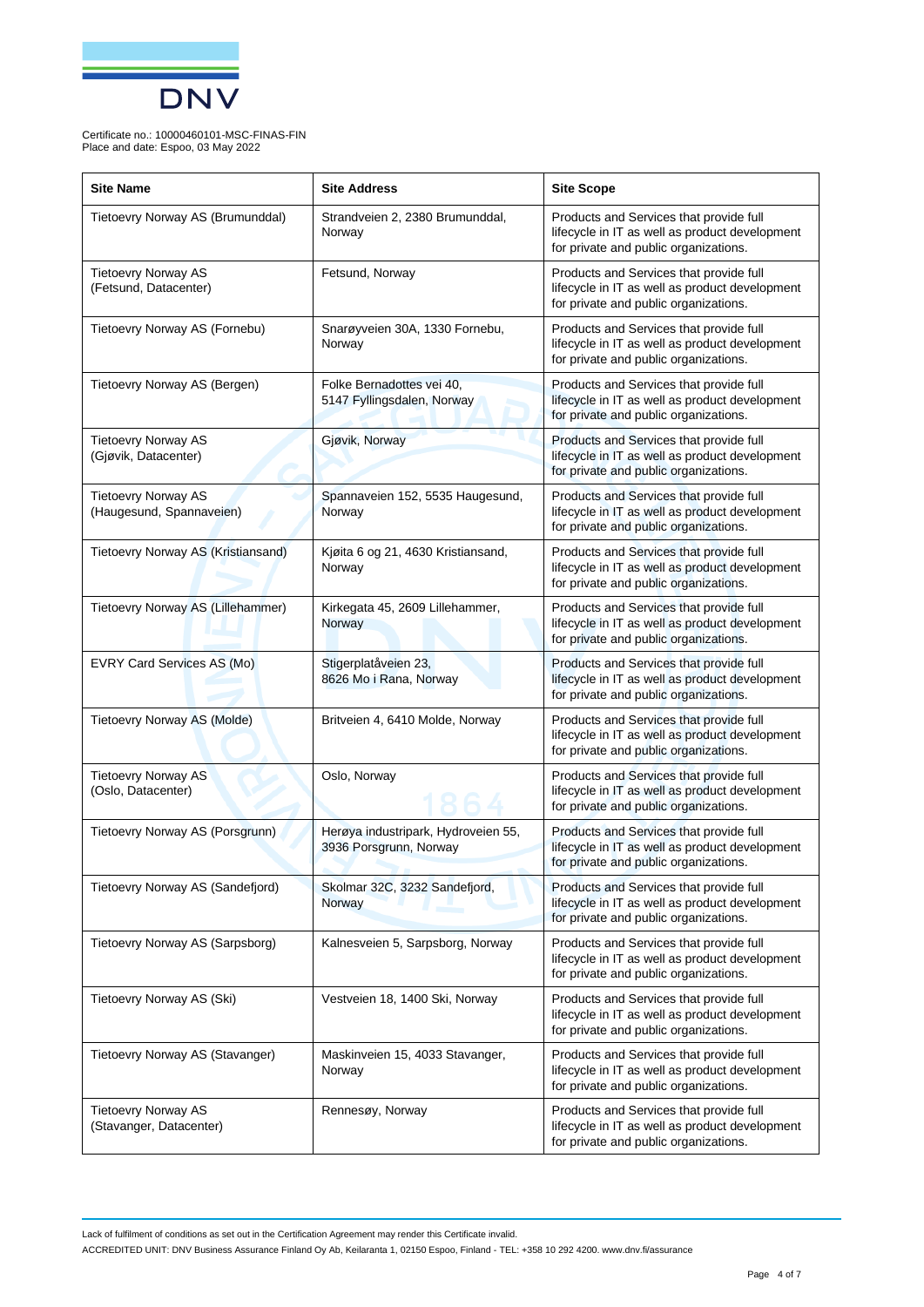

| <b>Site Name</b>                                     | <b>Site Address</b>                              | <b>Site Scope</b>                                                                                                                  |
|------------------------------------------------------|--------------------------------------------------|------------------------------------------------------------------------------------------------------------------------------------|
| Tietoevry Norway AS (Trondheim)                      | Sluppenveien 17 A,<br>7037 Trondheim, Norway     | Products and Services that provide full<br>lifecycle in IT as well as product development<br>for private and public organizations. |
| Tietoevry Norway AS (Ålesund)                        | Notenesgata 14, 6002 Ålesund,<br>Norway          | Products and Services that provide full<br>lifecycle in IT as well as product development<br>for private and public organizations. |
| Tieto Poland Sp. z.o.o. (Gliwice)                    | Kopalniana 14E, 44-100 Gliwice,<br>Poland        | Products and Services that provide full<br>lifecycle in IT as well as product development<br>for private and public organizations. |
| Tieto Poland Sp. z.o.o. (Kraków)                     | ul. Wadowicka 6, 30-415 Kraków,<br>Poland        | Products and Services that provide full<br>lifecycle in IT as well as product development<br>for private and public organizations. |
| Tieto Poland Sp. z o.o. (Szczecin)                   | Aleja Piastów 30, 71-064 Szczecin,<br>Poland     | Products and Services that provide full<br>lifecycle in IT as well as product development<br>for private and public organizations. |
| Tieto Poland Sp. z.o.o (Warsaw)                      | Widok 16, 05-800 Warsaw, Poland                  | Products and Services that provide full<br>lifecycle in IT as well as product development<br>for private and public organizations. |
| Tieto Poland Sp. z o.o. (Wroclaw)                    | Szczytnicka 11, 50-382 Wroclaw,<br>Poland        | Products and Services that provide full<br>lifecycle in IT as well as product development<br>for private and public organizations. |
| Tieto Sweden AB (Avesta)                             | Bergsnasgatan 11-M20,<br>774 41, Avesta, Sweden  | Products and Services that provide full<br>lifecycle in IT as well as product development<br>for private and public organizations. |
| <b>EVRY Card Services AB</b><br>(Bromma, Datacenter) | Bromma, Sweden                                   | Products and Services that provide full<br>lifecycle in IT as well as product development<br>for private and public organizations. |
| EVRY Sweden AB (Eskilstuna)                          | Drottninggatan 16,<br>632 20, Eskilstuna, Sweden | Products and Services that provide full<br>lifecycle in IT as well as product development<br>for private and public organizations. |
| Tieto Sweden AB (Falun)                              | Slaggatan 17, 791 71, Falun, Sweden              | Products and Services that provide full<br>lifecycle in IT as well as product development<br>for private and public organizations. |
| <b>Tieto Sweden AB</b><br>EVRY Sweden AB (Göteborg)  | Kämpegatan 3, 411 04, Göteborg,<br>Sweden        | Products and Services that provide full<br>lifecycle in IT as well as product development<br>for private and public organizations. |
| Avega                                                | Östra Hamngatan 36, Göteborg,<br>Sweden          | Products and Services that provide full<br>lifecycle in IT as well as product development<br>for private and public organizations. |
| EVRY Sweden AB (Halmstad)                            | Gamletullsgatan 12,<br>302 27, Halmstad, Sweden  | Products and Services that provide full<br>lifecycle in IT as well as product development<br>for private and public organizations. |
| <b>Tieto Sweden AB</b><br>EVRY Sweden AB (Jönköping) | Vaggerydsgatan 1,<br>553 30, Jönköping, Sweden   | Products and Services that provide full<br>lifecycle in IT as well as product development<br>for private and public organizations. |
| Tieto Sweden AB (Kalix)                              | Skolgatan 15, 952 32, Kalix, Sweden              | Products and Services that provide full<br>lifecycle in IT as well as product development<br>for private and public organizations. |
| Tieto Sweden AB (Kalmar)                             | Fartygsgatan 6, 392 30, Kalmar,<br>Sweden        | Products and Services that provide full<br>lifecycle in IT as well as product development<br>for private and public organizations. |

Lack of fulfilment of conditions as set out in the Certification Agreement may render this Certificate invalid.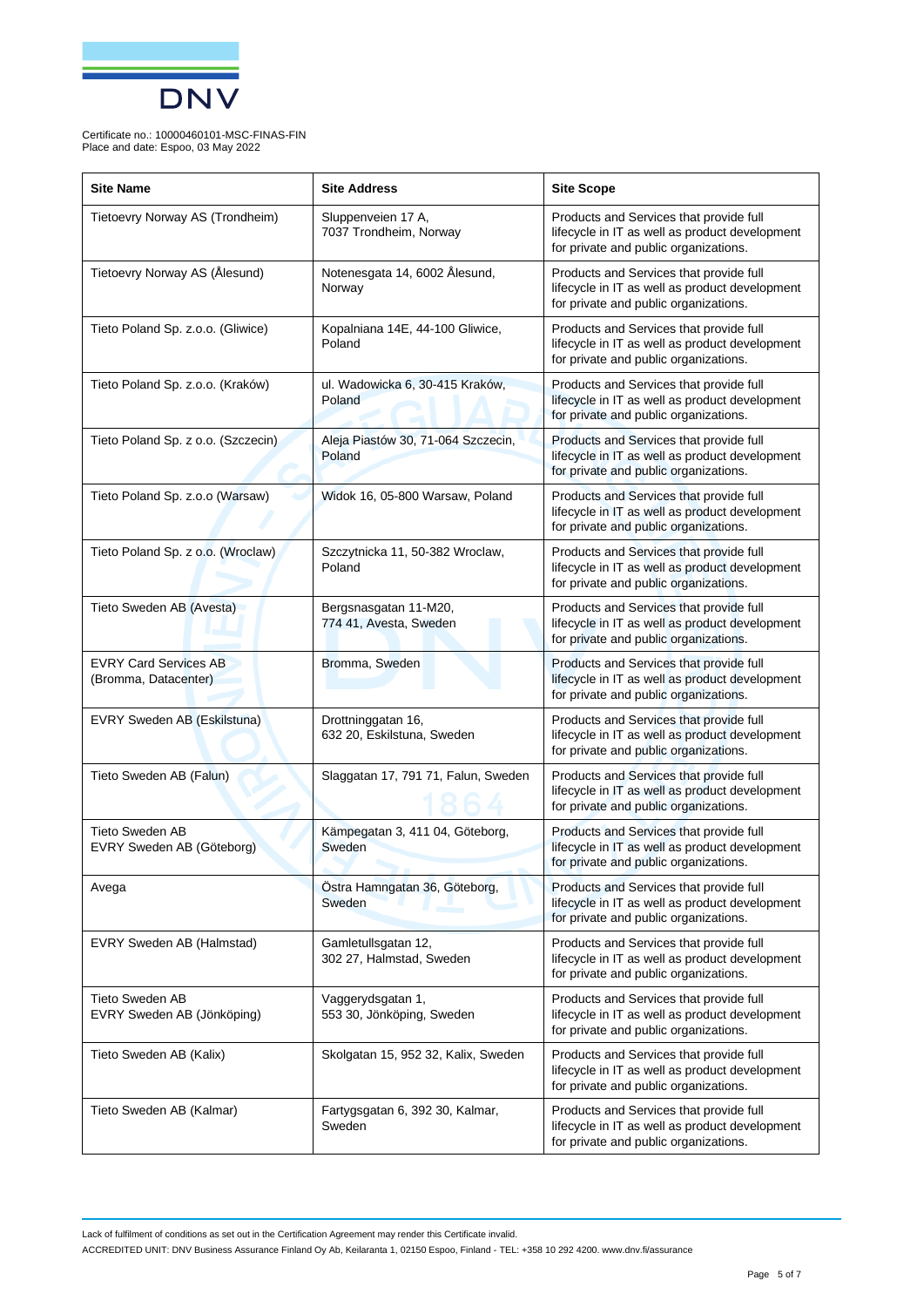

| <b>Site Name</b>                                                                               | <b>Site Address</b>                                  | <b>Site Scope</b>                                                                                                                  |
|------------------------------------------------------------------------------------------------|------------------------------------------------------|------------------------------------------------------------------------------------------------------------------------------------|
| Tieto Sweden AB<br>Tieto Sweden Support Services AB<br>EVRY Sweden AB (Karlstad)               | Tullhusgatan 1A, 652 26, Karlstad,<br>Sweden         | Products and Services that provide full<br>lifecycle in IT as well as product development<br>for private and public organizations. |
| Tieto Sweden AB (Kista)                                                                        | Isafjordsgatan 69B, 164 40, Kista,<br>Sweden         | Products and Services that provide full<br>lifecycle in IT as well as product development<br>for private and public organizations. |
| Tieto Sweden AB (Kista, Datacenter)                                                            | Kista, Sweden                                        | Products and Services that provide full<br>lifecycle in IT as well as product development<br>for private and public organizations. |
| EVRY Sweden AB (Kristianstad)                                                                  | Barbackagatan 2,<br>291 32, Kristianstad, Sweden     | Products and Services that provide full<br>lifecycle in IT as well as product development<br>for private and public organizations. |
| Tieto Sweden AB (Linköping)                                                                    | Teknikringen 8D, 583 30, Linköping,<br>Sweden        | Products and Services that provide full<br>lifecycle in IT as well as product development<br>for private and public organizations. |
| EVRY Sweden AB (Linköping)                                                                     | Universitetsvägen 14,<br>583 30, Linköping, Sweden   | Products and Services that provide full<br>lifecycle in IT as well as product development<br>for private and public organizations. |
| <b>Tieto Sweden AB</b><br><b>Tieto Sweden Support Services AB</b><br>(Luleå)                   | Magasingatan 8, 972 31, Luleå,<br>Sweden             | Products and Services that provide full<br>lifecycle in IT as well as product development<br>for private and public organizations. |
| Tieto Sweden AB<br><b>EVRY Sweden AB</b><br><b>Tieto Sweden Support Services AB</b><br>(Malmö) | Hallenborgs gata 1A,<br>211 20, Malmö, Sweden        | Products and Services that provide full<br>lifecycle in IT as well as product development<br>for private and public organizations. |
| <b>Tieto Sweden AB</b><br>Tieto Sweden Support Services AB<br>(Skellefteå)                     | Kyrkgränd 5, 931 34, Skellefteå,<br>Sweden           | Products and Services that provide full<br>lifecycle in IT as well as product development<br>for private and public organizations. |
| Tieto Sweden AB (Skövde)                                                                       | Kaplansgatan 18, 541 34, Skövde,<br>Sweden           | Products and Services that provide full<br>lifecycle in IT as well as product development<br>for private and public organizations. |
| EVRY Sweden AB (Solna)                                                                         | Ekensbergsvägen 113,<br>171 79, Solna, Sweden        | Products and Services that provide full<br>lifecycle in IT as well as product development<br>for private and public organizations. |
| <b>Tieto Sweden AB</b><br>Tieto Sweden Support Services AB<br>(Stockholm)                      | Fjärde Bassängvägen 15,<br>115 83, Stockholm, Sweden | Products and Services that provide full<br>lifecycle in IT as well as product development<br>for private and public organizations. |
| EVRY Sweden AB (Stockholm)                                                                     | Magnus Ladulåsgatan 3, Stockholm,<br>Sweden          | Products and Services that provide full<br>lifecycle in IT as well as product development<br>for private and public organizations. |
| Tieto Sweden AB (Sundsvall)                                                                    | Bankgatan 13, 852 31, Sundsvall,<br>Sweden           | Products and Services that provide full<br>lifecycle in IT as well as product development<br>for private and public organizations. |
| <b>Tieto Sweden AB</b><br>(Tullinge, Datacenter)                                               | Tullinge, Sweden                                     | Products and Services that provide full<br>lifecycle in IT as well as product development<br>for private and public organizations. |
| <b>Tieto Sweden AB</b><br>EVRY Sweden AB (Umeå)                                                | Kuratorvägen 2B, 907 04, Umeå,<br>Sweden             | Products and Services that provide full<br>lifecycle in IT as well as product development<br>for private and public organizations. |
| EVRY Sweden AB (Uppsala)                                                                       | Storgatan 19, 753 31, Uppsala,<br>Sweden             | Products and Services that provide full<br>lifecycle in IT as well as product development<br>for private and public organizations. |

Lack of fulfilment of conditions as set out in the Certification Agreement may render this Certificate invalid.